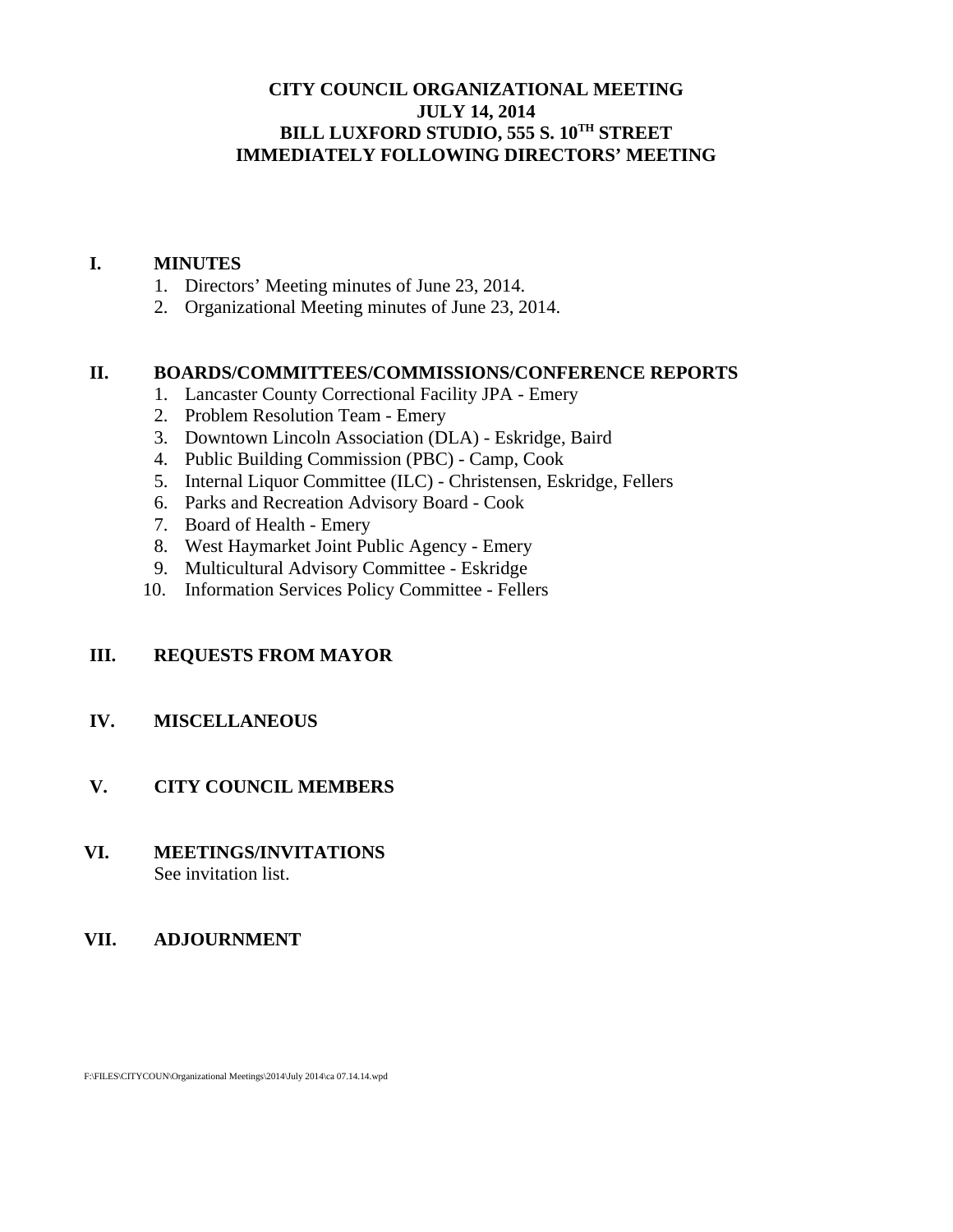### **MINUTES CITY COUNCIL ORGANIZATIONAL MEETING JULY 14, 2014**

**Present:** Doug Emery, Chair; Trent Fellers, Vice Chair; Leirion Gaylor Baird; Carl Eskridge; Jonathan Cook; Jon Camp; and Roy Christensen

### **Others:** Rick Hoppe, Chief of Staff

Chair Emery opened the meeting at 2:33 p.m. and announced the location of the Open Meetings Act.

### **I. MINUTES**

- 1. Directors' Meeting minutes of June 23, 2014.
- 2. Organizational Meeting minutes of June 23, 2014.

With no corrections the above minutes placed on file in the City Council office.

### **II. BOARDS/COMMITTEES/COMMISSIONS/CONFERENCE REPORTS**

#### **1. Lancaster County Correctional Facility JPA - Emery**

Emery stated the meeting was short. The JPA paid bills, and elected officers. Councilman Emery was elected Vice-Chair.

### **2. Problem Resolution Team (PRT) - Emery**

Emery stated the PRT discussed pending legislation dealing with neglected houses. The PRT has 17 properties which are actively being worked on. Approximately 12 properties are being watched. Especially during the summer the Problem Resolution Team tends to be very busy.

Gaylor Baird asked for the PRT's thoughts on the property we've received correspondence on? Emery replied the property has not reached the PRT as it has not been looked at by two different agencies. The house is abandoned but apparently it is within guidelines, except for mowing. Asked for the property to be looked at again, but the PRT only deals with properties having standing problems with at least two organizations. The last time Building and Safety looked at this property they did not have a problem as it's shuttered. Would you like to have in your neighborhood? No. Does it meet the terms of the PRT? One reason we're trying for the neglected building ordinance is because of situations like this where people do just enough to make sure they're inside the parameters. Unfortunately beauty is in the eye of the beholder.

## **3. Downtown Lincoln Association (DLA) - Eskridge, Baird**

Eskridge stated a Captain of the Police Central Team attended and presented information on activities downtown in terms of law enforcement. Also, had early discussion about the possibility of a TIF District for "O" Street, to make improvements. A very broad conversation.

Eskridge commented the DLA raised concerns about an item the Mayor proposed in his budget, using parking fund monies in the budget rather than having the enterprise funds set aside.

## **4. Public Building Commission (PBC) - Camp, Cook**

Camp stated the PBC is working on the 605 Building, the old jail complex. They have the courtway on the first level for when prisoners, and supplies, are delivered. Will have a one month delay while deciding how to proceed with the location. As the construction on the  $2<sup>nd</sup>$  floor is done they need to maintain the fire system, going two ways. Challenging because later they'll have phase 2 which gets into the Courts and other locations. There's a change order for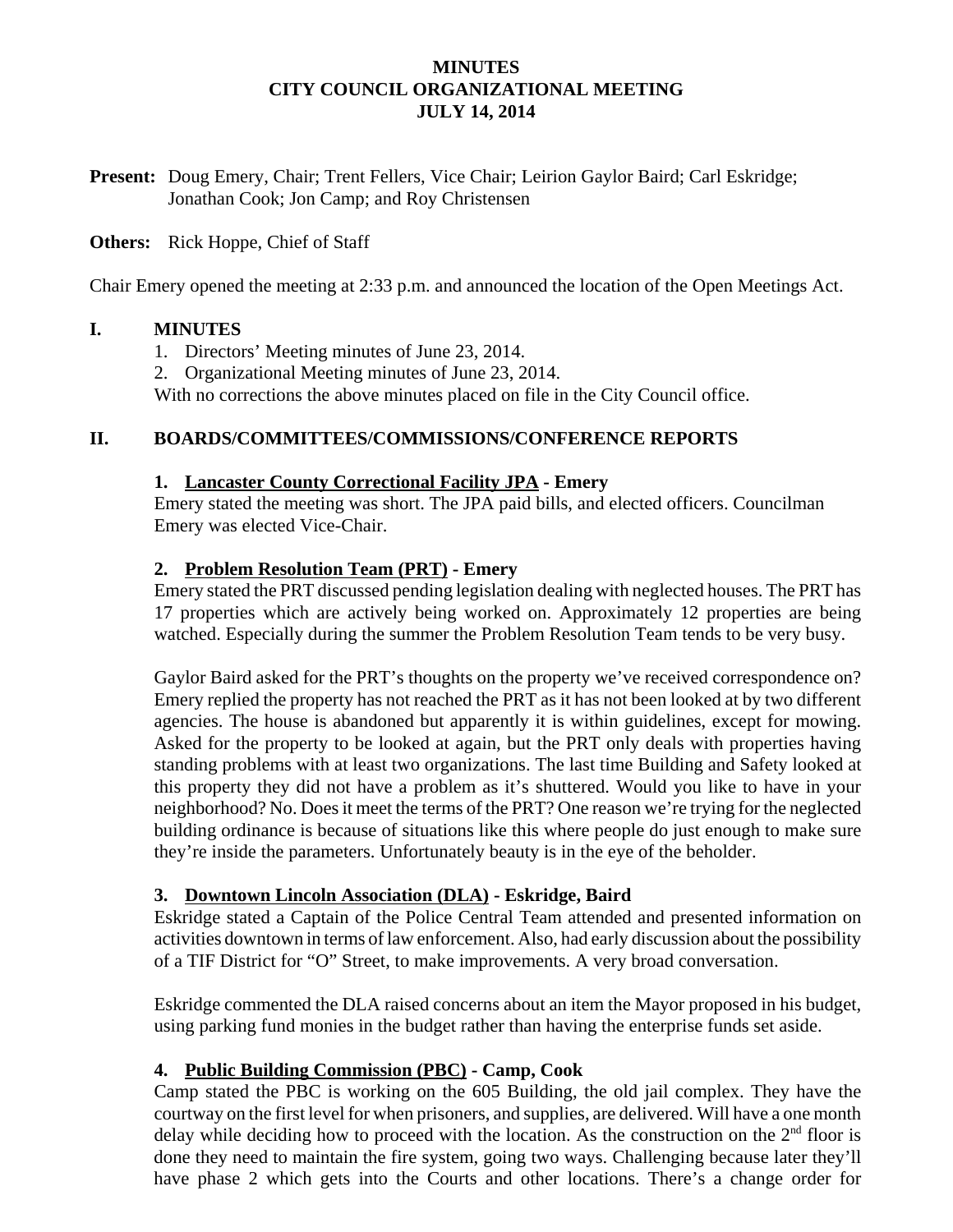approximately \$350,000.

The new H & H parking lot is being started this month.

Another item discussed was the dress code for the Hall of Justice. At first presented because of a gentleman who came without shoes. The Sheriff and staff were uncertain about letting someone enter without shoes. But the real concern was the woman who came barely clothed who wanted to go to Court. Don't know if she ever entered. The City Attorney will investigate what's legal. It was discussed that each Judge can have their own separate decorum rules, which they often do.

Camp added they discussed window cleaning, and handed out the budget.

## **5. Internal Liquor Committee (ILC) - Christensen, Eskridge, Fellers**

Eskridge said the committee received additional data on 2:00 a.m. closings. Also, heard the numbers regarding the training program. The ILC is now making plans for the football tailgate walk, and if members of Council, and others, are interested in joining we're waiting for the game times to be announced before setting a date.

Eskridge commented the ILC is also working with Meier on possibly some changes for the SDL's. We receive numerous requests, repetitious ones where particular venues want to have on different football weekends, and they keep coming for every special event. Now looking at streamlining the process for the ones which are repeat requests versus others.

## **6. Parks and Recreation Advisory Board - Cook**

Councilman Cook could not attend.

# **7. Board of Health - Emery**

Emery stated they discussed the budget, which Council saw somewhat today in the Mayor's budget. They reviewed what's happened in their area for the last 5 years, and discussed B structures.

It was very interesting when one of their members explained how to drill into their website to be able to review statistics. People would be surprised with the amount of statistics contained on their site.

## **8. West Haymarket Joint Public Agency - Emery**

The last West Haymarket Joint Public Agency meeting was a month ago, and there will no meeting this month.

## **9. Multicultural Advisory Committee (MAC) - Eskridge**

Eskridge stated the committee does not meet in July.

# **10. Information Services Policy Committee (ISPC) - Fellers**

Fellers commented the meeting was moved to this Thursday.

# **III. REQUESTS FROM MAYOR**

None.

# **IV. MISCELLANEOUS**

Emery stated everyone should have their budget information. Meetings start tomorrow afternoon. Understand numerous people have jobs and it may be impossible to make every session but appreciate attendance when you can. We will do our best when it says you will be out at a certain time that we will, and keep people on schedule. If you have questions which have not been